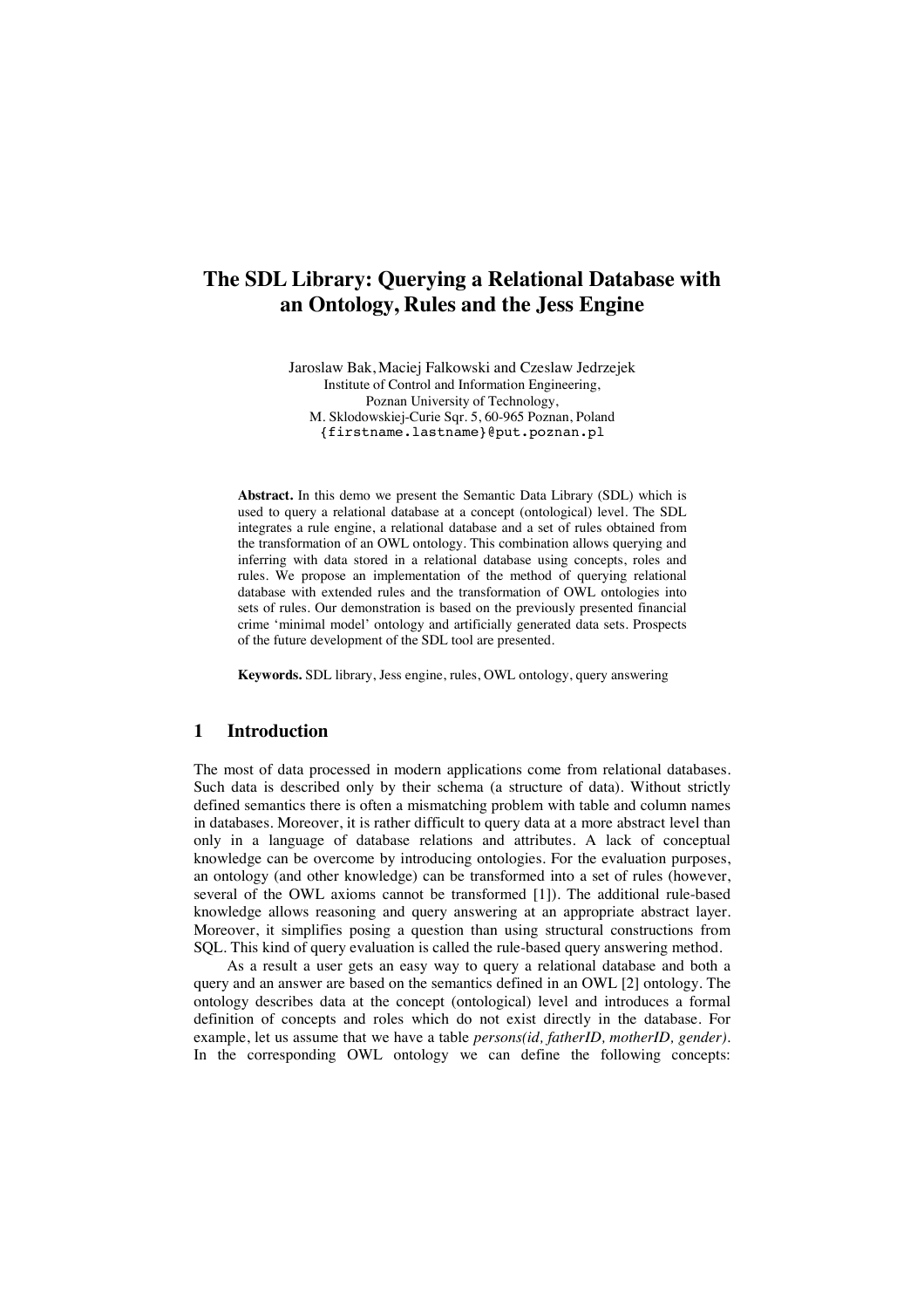*Grandfather*, *Grandmother*, *Cousin* etc. and roles: *hasBrother*, *hasSister*, *hasCousin* etc. These concepts/roles are not defined directly in the database. But with the use of the OWL ontology and SWRL [3] rules we can obtain instances of the abovementioned terms. Moreover, we can use these terms in queries which are in the form of directed graphs.

In this paper we present a prototypical implementation of the Semantic Data Library (SDL) tool which integrates an OWL ontology, SWRL rules, the Jess [4] reasoning engine and a relational database. Our integration allows to pose a query to a relational database at concept (ontological) level. We assume that OWL ontology which is handled by the SDL can contain both OWL axioms and SWRL rules.

During the development and research process, we have proposed and implemented two methods of querying relational database: hybrid reasoning [5] and forward reasoning with extended rules [6]. In this work, we are focused on the implementation and the evaluation of the latter method. The paper makes the following contributions:

- We present the SDL library in details: characterizing the functionalities and the OWL to Jess transformation methods,
- We evaluate our 'minimal model' ontology with all our approaches achieved so far,
- We show that our approaches increase the scalability of the Jess engine and outperforms its rule-based query answering method.

The paper is organized as follows. Section 2 presents the SDL architecture and functionalities. Section 3 describes an example evaluation and application of the SDL tool to the previous constructed 'minimal model' ontology. Section 4 contains concluding remarks and future work plans.

## **2 SDL Architecture and Features**

#### **2.1 SDL Overview and Architecture**

SDL integrates ontologies, relational data and rules which represent domain knowledge. We need such tool when we have to pose complicated queries to the standard relational database. Due to the formally defined semantics (OWL) we can pose a semantic query and get a corresponding semantic answer. The SDL generates rules automatically which is very important for knowledge bases that often change.

The architecture of this system is presented in Figure 1. The central part, which gathers input from other system elements and processes rules, are one [6] or two [5] Jess engines used for forward and backward chaining. The hybrid approach [5] exploits both forward and backward reasoning. The backward method is responsible for gathering data from a relational database and the forward chaining is used to answer a given query. One instance of the Jess engine is created for each reasoning method. It means that we use two instances of the Jess engine in the hybrid approach.

In the extended rules [6] approach we use one instance of the Jess engine, because only the forward reasoning method is used. *Extended* means that these rules are generated automatically from the basic ones for the evaluation purposes, and the modification is strongly connected with the magic transformation [7] method. The set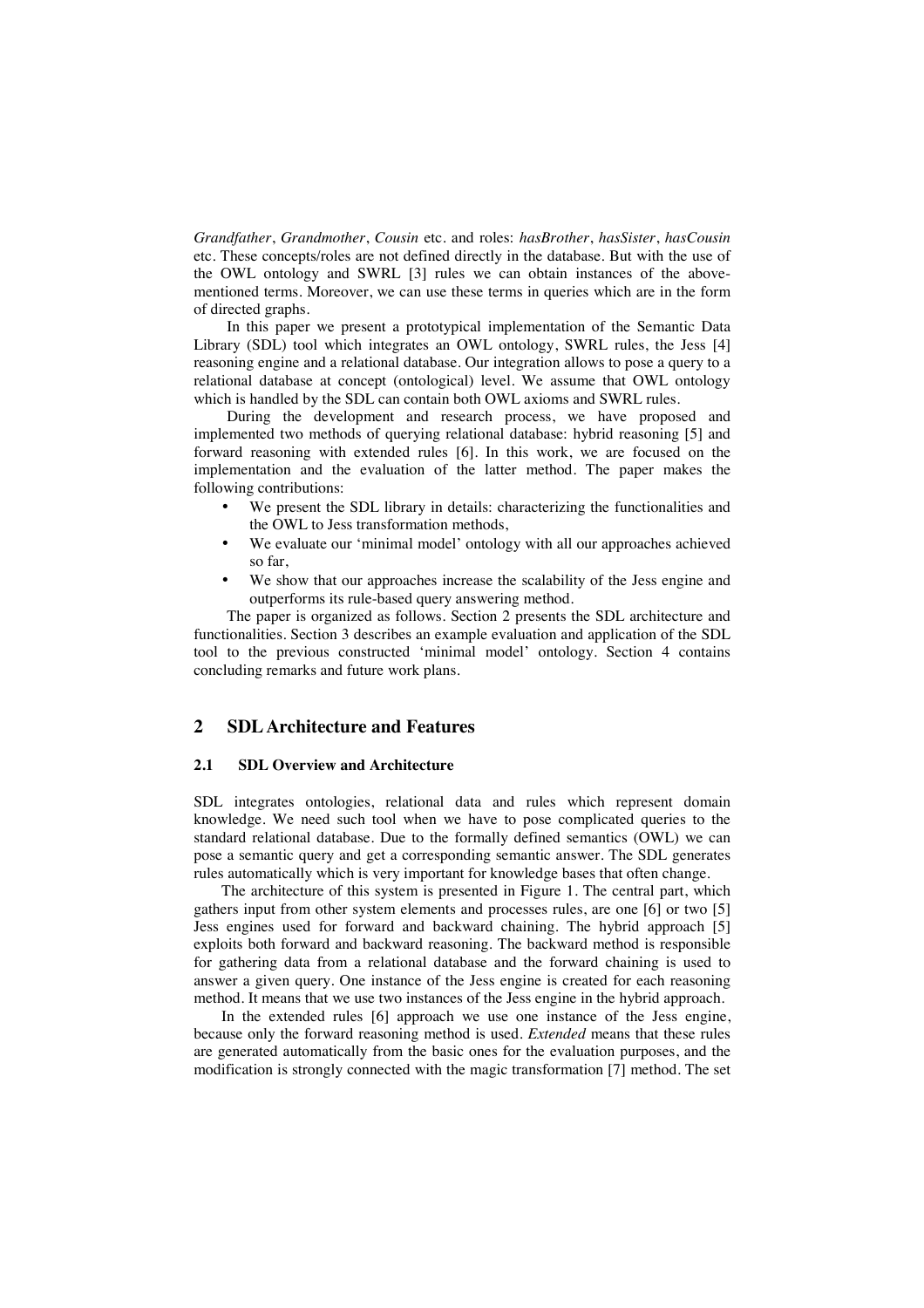of basic rules consists of rules which constitute the knowledge base. The rule-based knowledge base comes from an OWL to Jess transformation. The set of extended rules is semantically equivalent to the set of basic rules. The extended rules are generated in the goal- and dependency-directed transformation. In this method we are interested in dependencies between variables appearing in predicates inside each rule. Together with the mapping rules, the extended ones are used in the rule-based query answering algorithm.

The rule-based query answering method in this approach needs the different assumptions from the hybrid one because we use only one Jess engine to obtain relational data and answer a query. Obviously, we modified our query answering algorithm prepared for the hybrid system. More theoretical information can be found in [6].



Figure 1. The architecture of the rule-based query answering system

Figure 2 presents the integration scheme of an OWL ontology with SWRL rules, the Jess engine and a relational database. We assume that the ontology is in the Horn-SHIQ language and contains SWRL rules (Horn-like clauses). Such OWL+SWRL ontology is transformed into a set of rules in the Jess language. The set of rules is stored as a Jess script file (\*.clp). The script is then transformed into a set of extended rules (*ExRScript.clp*). A user can load: *ExRScript.clp* and a mapping rules Jess script; then establish a database connection and pose queries with SDL and Jess. It is worth noting that such a transformation needs to be done only once (besides changes of the OWL ontology, SWRL rules or the database schema).



Figure 2. The integration scheme executed in the SDL library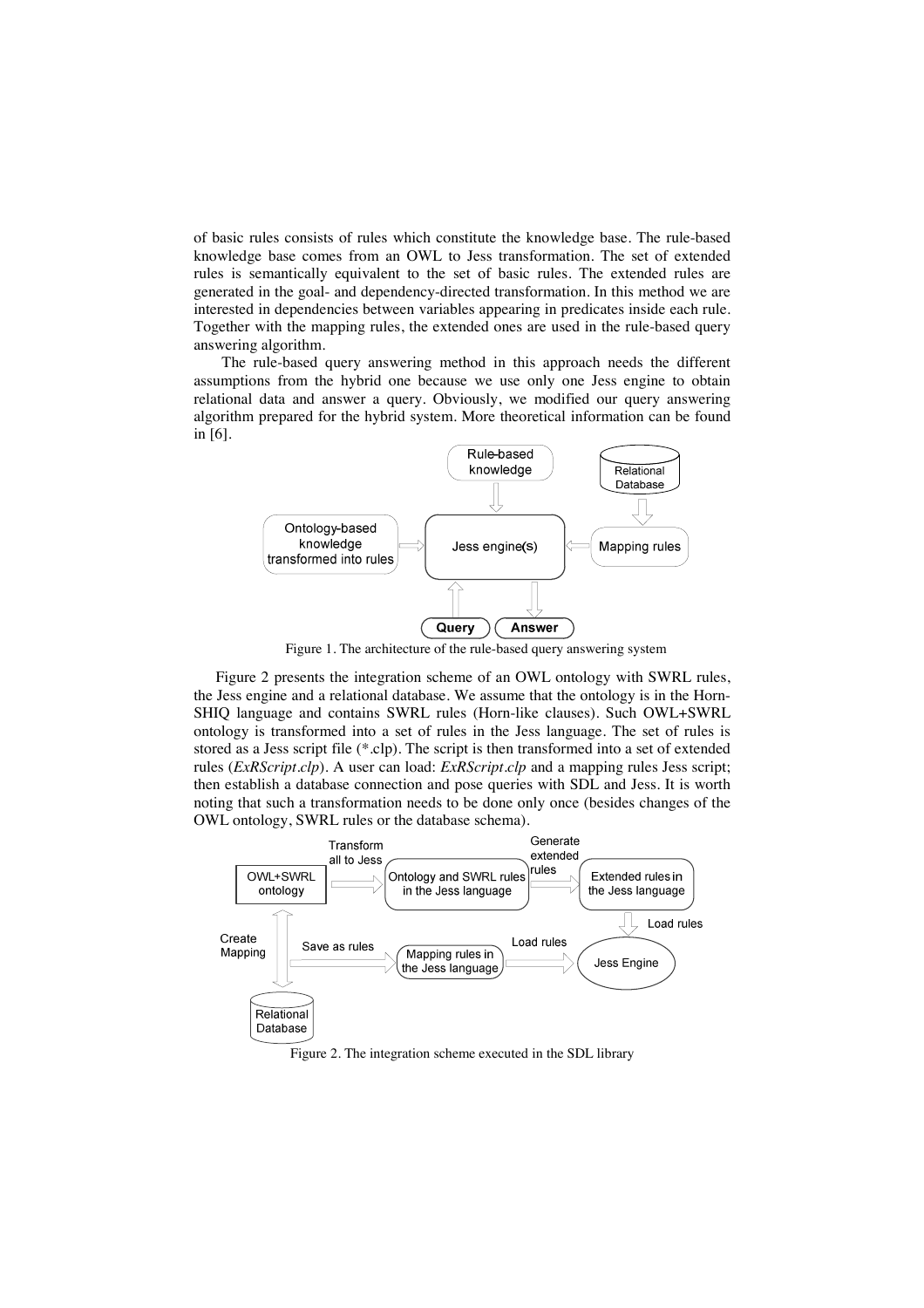### **2.2 SDL Features**

The SDL tool is implemented in Java language. It is split into two modules:

- SDL-API (Application Programming Interface), which provides all functions,
- SDL-GUI (Graphical User Interface), which exploits SDL-API functions for defining the mapping between ontology terms and relational data; and provides automatic transformation of ontology into rules and the generation of Jess scripts.

The SDL-API module provides the following functionalities:

- reading a relational database schema,
- executing SQL query or procedure (results are added into Jess engine as facts),
- reading OWL ontology and Jess scripts,
- Jess scripts generation (forward and backward chaining, extended rules, Horn-SHIQ transformation) from OWL ontology,
- mapping between ontology concepts/roles and relational data,
- executing a Jess query which consists of the concepts and roles from OWL ontology or templates defined in Jess language,
- rule-based query answering methods: hybrid and extended rules,

• Jess engine reasoning management (in forward and backward chaining).

Due to SDL-GUI module the library enables executing the following functions:

- reading ontology and viewing of concepts/roles hierarchies; the view contains classes hierarchy, object properties hierarchy and datatype properties hierarchy. These hierarchies are calculated by the Pellet engine [8],
- viewing a relational database schema which contains tables, views, columns and data types,
- mapping between ontology concepts/roles and relational data,
- populating an ontology with data from a relational database according to the specified mapping,
- creating Jess facts from a relational database according to the specified mapping,
- transforming OWL ontologies to Jess scripts,
- transforming Jess scripts into Jess scripts with extended rules (only *triple*  template of facts is currently supported).

SDL supports interaction with the Pellet engine (for TBox reasoning with ontology and its classification), exploits OWL API [9] (for handling OWL files) and uses JDBC library for MS SQL 2008 Server access. The taxonomies of ontology classes and properties are classified by SDL-GUI with Pellet 2.3.0 and prepared for a user, who can define SQL mapping queries on these calculated taxonomies.

Figure 3 presents our minimal model ontology loaded into SDL-GUI and established connection to the corresponding relational database. A user gets a presentation of tables and views which exist in a database.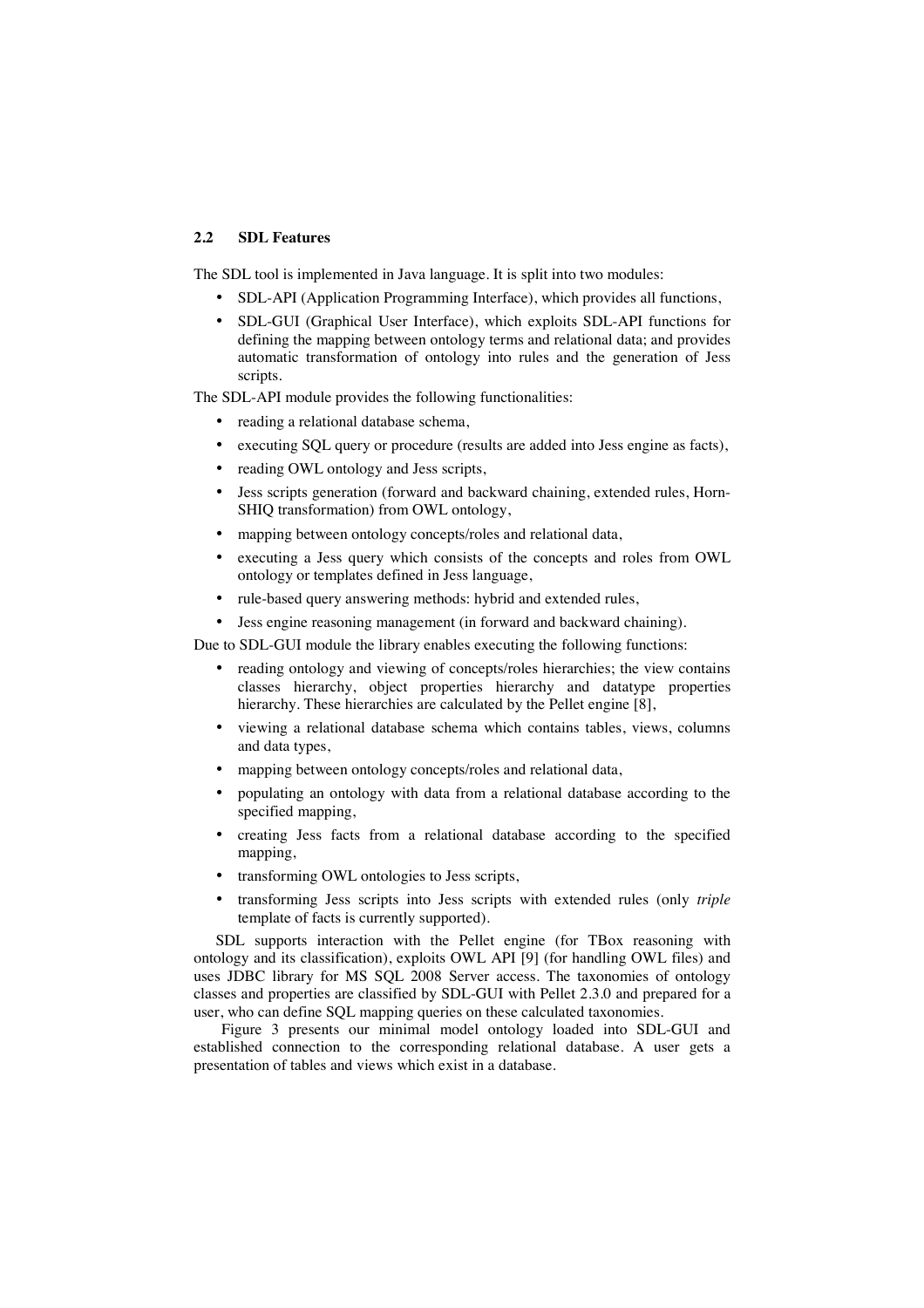

Figure 3. The SDL tool with minimal model ontology and database connection

SDL is available as a binary distribution and is free of charge for noncommercial academic usage (for universities only) and can be downloaded from the Web site [10].

#### **2.3 OWL to Jess Transformation Methods**

The SDL library supports two main methods of transforming OWL ontologies into rules expressed in Jess language: *simple* and *Horn-SHIQ*. The simple method transforms taxonomies of concepts and roles into Jess rules. These taxonomies are calculated by the Pellet engine first. SWRL rules and SWRLB [11] predicates are also transformed into rules and Jess expressions. The simple transformation can be done in the following modes:

- 1. Jess script assigned to forward chaining.
- 2. Jess script assigned to backward chaining.
- 3. Jess script assigned to forward chaining with extended rules.

The Horn-SHIQ transformation is an extension of the simple one. In this case, additional rules are generated according to (not all) OWL axioms. Rather than transforming the semantics of the OWL language into rules we create rules according to this semantics and a given ontology (in contrast to work presented in [12] and [13]). For example, when we have an ObjectProperty which is a SymmetricObjectProperty we create a rule which reflects that when an instance of this property occurs, a symmetric instance will also occur:

```
(defrule MAIN::HST-SymmetricProperty-inComplicityWith 
 (triple (predicate "inComplicityWith") (subject ?x) (object ?y)) 
\Rightarrow
```
(assert

(triple (predicate "inComplicityWith") (subject ?y) (object ?x))))

Currently, the implementation is prototypical and does not support all Horn-SHIQ axioms from the W3C specification [14]. The SDL allows for use of simple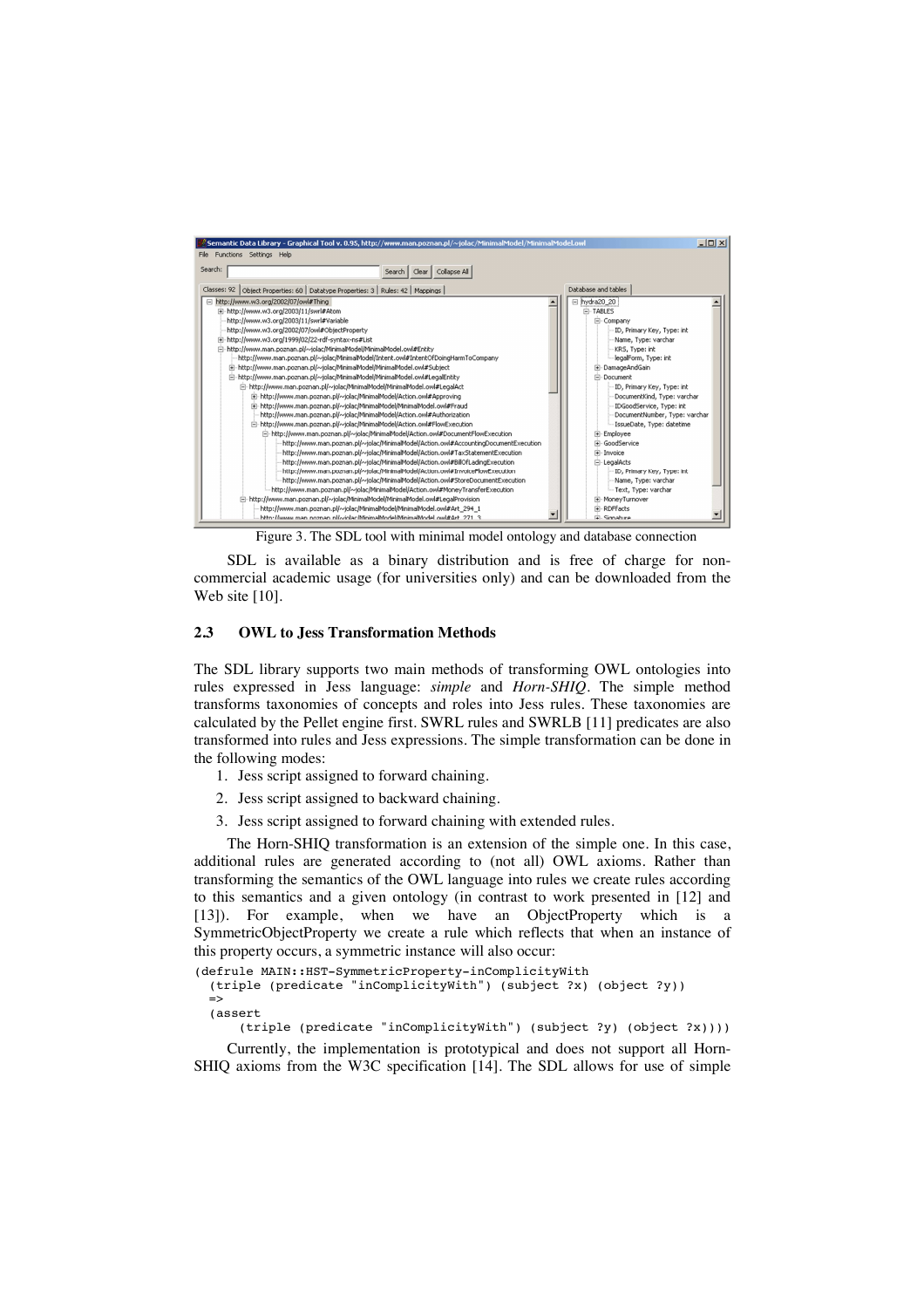atomic concepts  $(A, C)$ , and roles  $(R)$ . We assume that a concept  $C$  is simple if it is of the form:  $A, \exists R.A, \forall R.A$ , or  $\leq 1R.A$ . Complex constructions are not supported. The universal and the existential quantifiers are used only as restrictions in the same way as presented in [15].

Currently supported OWL axioms are taken from the official Horn-SHIQ specification [14] and cover the following list:

a) class axioms:

- equivalentClasses: URI | ObjectIntersectionOf | ObjectSomeValuesFrom
- subClass: URI | ObjectUnionOf | ObjectIntersectionOf | ObjectSomeValuesFrom
- superClass: URI | ObjectIntersectionOf
- b) property axioms: URI | equivalentObjectProperties | subObjectPropertyOf | objectPropertyDomain | objectPropertyRange | functionalObjectProperty | inverseFunctionalObjectProperty | symmetricObjectProperty

The Horn-SHIQ transformation can be executed only in two modes: 1 and 3. The SDL also provides the Horn-SHIQ transformation without hierarchy rules. This feature can be helpful to use scripts in different Jess engines.

## **3 Example Evaluation**

For a practical demonstration of the SDL library we used the 'minimal model' ontology (the one that fully models a fraudulent disbursement economic crime, but not other economic crimes) with artificially generated data sets. These data sets contain information about: companies, employees, documents, invoices, money turnovers, legal sanctions for this class of crimes, etc. We prepared three databases which differ in the size of the generated documents, values of money, turnovers, etc. The number of companies and employees are the same in every database (20 companies and 240 people). Generated databases contain the following numbers of documents (and money turnovers): 20, 100, 200. An example crime scheme and more information about 'minimal model' ontology are presented on the demo description site [10].

We executed five test queries for which description and graphical representation are presented on the demo site. Queries where executed on a computer with the following parameters: Intel Core2Duo 2GHz, 2GB Ram; Java Heap Space was set at 1024MB.

We compared the extended rules approach (marked 2011) with the results presented on the last RuleML Challenge [16] (marked 2010). The comparison is made using the same 5 queries as in 2010. Our current approach outperforms the hybrid one. Since we did not apply all possible optimizations, we are convinced that the efficiency of our method can be improved.

We compared our results with pure forward and backward reasoning in Jess system. Results of this comparison can be found in [10] in the Section called 'Evaluation'. In these tests while loading data from the third database, the size of the Java heap space was reached (in both engines), so the queries could not be executed.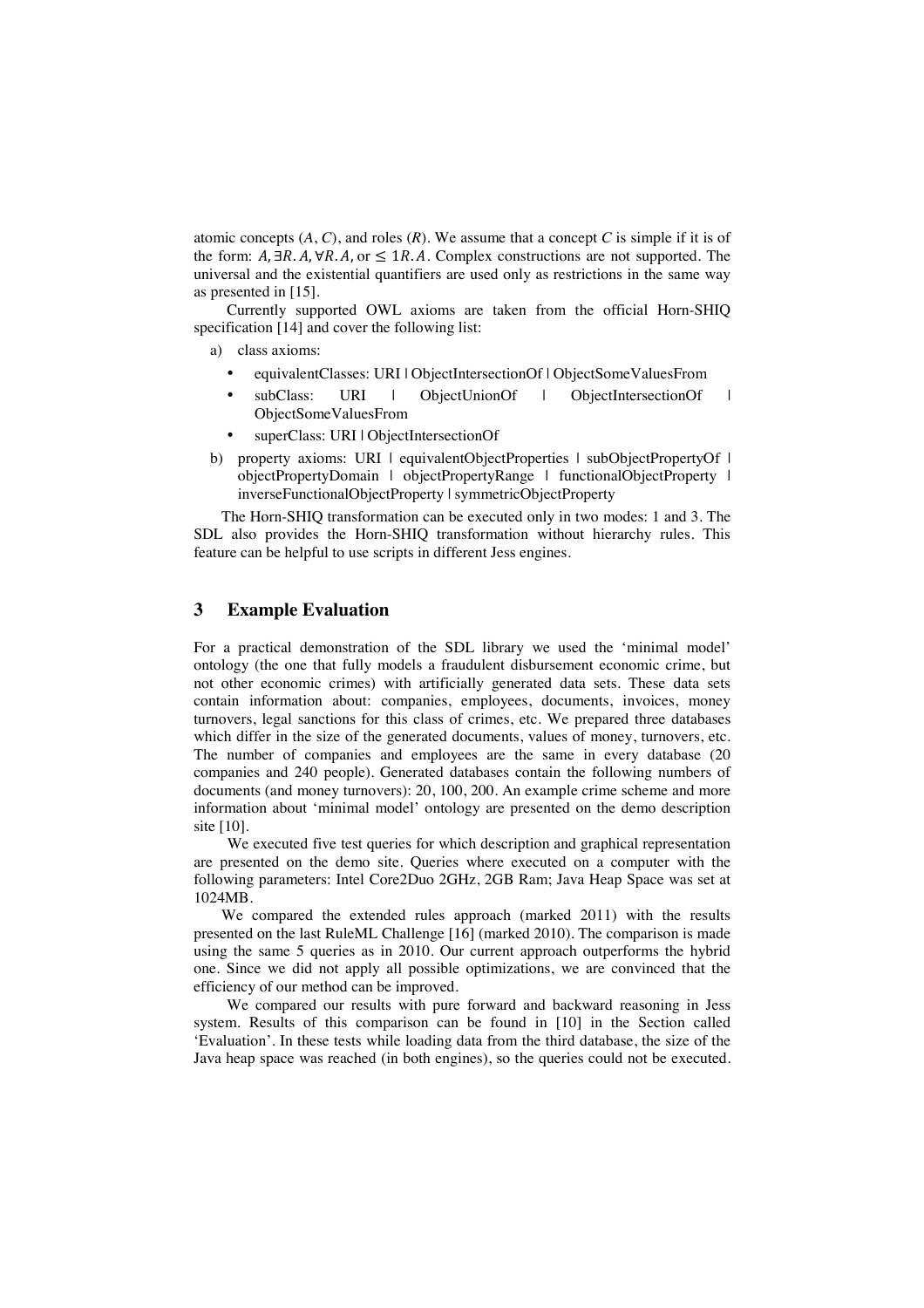It seems that for small databases, it is better to store data (facts) in the engines' working memory. But for the larger databases, the problem with scalability occurs. In such cases our extended rules approach seems promising.

|                       |                      | Database 20 |         | Database 100 |         | Database 200 |         |
|-----------------------|----------------------|-------------|---------|--------------|---------|--------------|---------|
| <b>Query</b> and info |                      | 2010        | 2011    | 2010         | 2011    | 2010         | 2011    |
| Ouery 1               | $\lceil ms \rceil$   | 781         | 219     | 1 3 2 8      | 891     | 1922         | 969     |
| Results               | [number]             | 54          | 54      | 474          | 474     | 1 0 3 6      | 1 0 3 6 |
| <b>Rules Fired</b>    | [number]             | 74          | 251     | 441          | 1630    | 796          | 3 0 0 1 |
| Query 2               | $\lfloor ms \rfloor$ | 2 7 3 4     | 437     | 37 141       | 4 1 2 5 | 163 968      | 19 391  |
| Results               | number]              |             |         |              |         |              |         |
| <b>Rules Fired</b>    | number               | 1076        | 1.506   | 36 260       | 13 179  | 225 381      | 29 593  |
| Query 3               | $\lceil ms \rceil$   | 2875        | 359     | 36 344       | 14 938  | 183047       | 116.593 |
| Results               | [number]             | 18          | 18      | 322          | 322     | 1004         | 1 0 0 4 |
| <b>Rules Fired</b>    | numberl              | 1 3 6 7     | 2 0 0 5 | 38 457       | 41755   | 232 583      | 359 681 |
| Ouery 4               | $\lfloor ms \rfloor$ | 5437        | 1859    | 128 719      | 35 656  | Time         | 347 110 |
| Results               | [number]             |             |         |              |         | exceeded     |         |
| <b>Rules Fired</b>    | numberl              | 2 0 4 0     | 5467    | 57 091       | 58 520  | 10 minutes   | 597 711 |
| Query 5               | $\lfloor ms \rfloor$ | 9 3 1 2     | 1 2 3 4 | Time         | 34 500  | Time         | 343 469 |
| Results               | numberl              |             |         | exceeded     |         | exceeded     |         |
| <b>Rules Fired</b>    | number               | 2 5 4 0     | 5828    | 10 minutes   | 61 199  | 10 minutes   | 608 925 |

**Table 1.** Results of queries execution in comparison to the RuleML Challenge 2010 results [6]

We also executed test queries with extended rules method and Horn-SHIQ transformation rules and compared them to the results achieved with the simple transformation rules. The results and the comparison are shown in [10], in the 'Evaluation' section. An addition of Horn-SHIQ rules makes query answering process more complicated and computationally demanding. It results from fact that Horn-SHIQ transformation contains more OWL axioms than the simple transformation.

Presented results confirm that our approach significantly improves a scalability of a rule-based system in the rule-based query answering. It is a very important, because in the forward chaining rule-based systems, facts have to be stored in the working memory which is, in general, limited by the RAM memory (we call it the traditional approach). If we store facts outside of the memory and load them only when they are needed, we achieve better scalability.

The SDL Demo with above test queries and presented query answering method are available on the demo site [10]. The 'minimal model' ontology is added to the demo material. On the demo site a user has an option to pose her/his own query constructed from concepts and roles from the minimal model ontology. Two databases are available: Database 20 and 100.

#### **4 Conclusions and future work**

In this paper we described the SDL library and demonstrated its application to the previously developed the 'minimal model' ontology. We presented a generalization (that is containing more OWL axioms) of the previously introduced hybrid method [5] to the case of transformation of an OWL ontology into Horn-SHIQ rules in the Jess language. The implementation was executed in the dedicated SDL framework. We also confirmed that our approaches significantly improve a scalability of a rulebased system compared with the pure Jess approach.